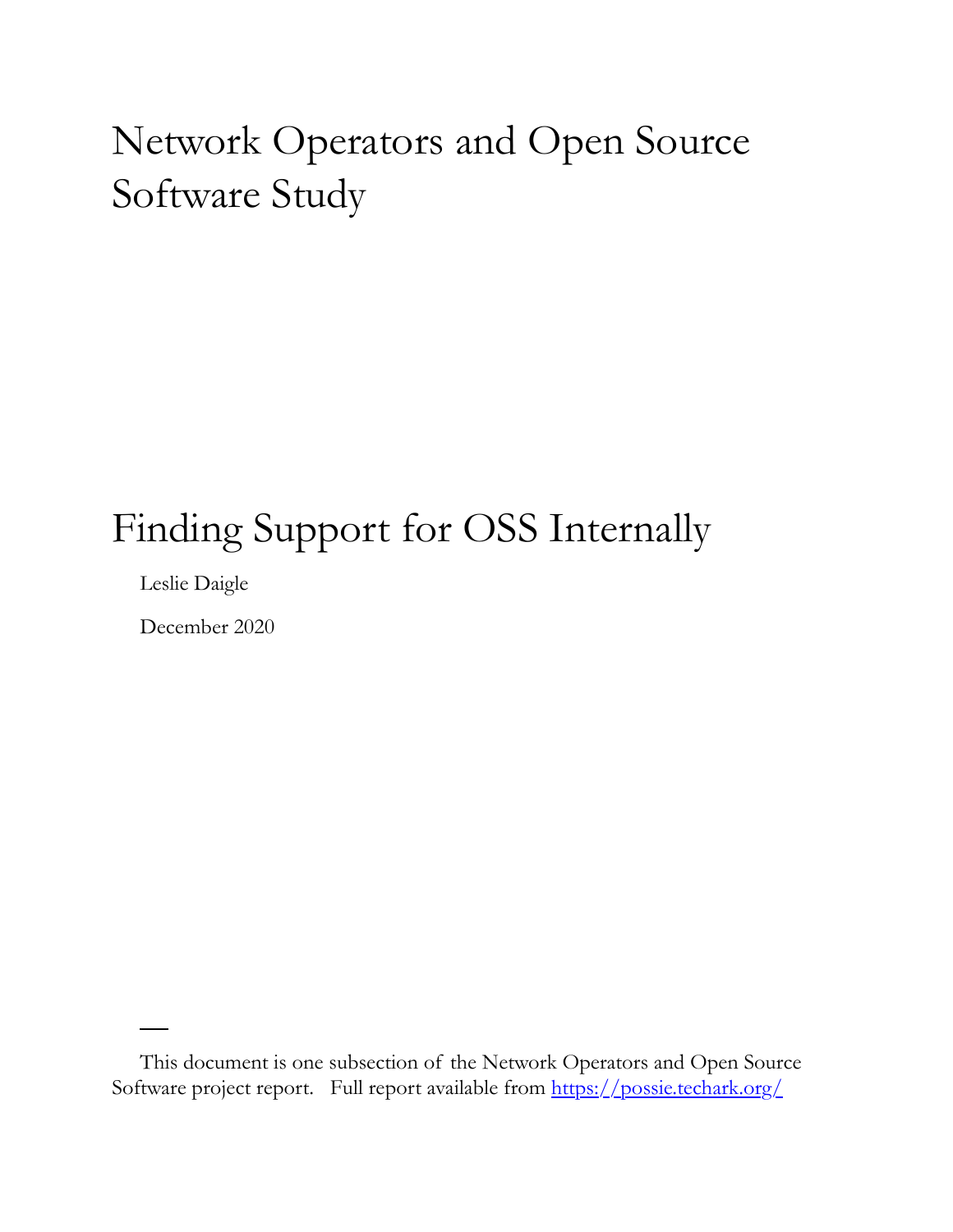## Pitching OSS within organizations

There is a common conception that OSS is just "free software", or something you reach for when you don't have the budget to pay for slick, well-packaged, proprietary solutions. Whether or not that was ever a complete or accurate characterization of OSS, survey respondents made it clear that the lack of a purchase price for the software was one of the least considerations in choosing to use OSS.

In today's reality, there are business-compelling reasons to use, and contribute to, open source software projects. It is important to be mindful of why and when to engage in them. The flipside is that there are compelling arguments to use if you are trying to persuade your management to be supportive.

#### **Top reasons for using OSS**

Instead of price tag, respondents (both individual contributors (IC) and decision makers (DM)) indicated that their top reasons for using OSS were centred on the codebase itself.

- *Extensible codebase:* with OSS, an organization can modify or extend the code to tailor the software to their particular needs, without having to do an entire custom software build.
- *Inspectable codebase:* even if an organization is not intending to extend the capabilities of the software, being able to inspect the codebase (for security reasons, among others) is perceived as a valuable feature.
- *Community and self-support for the code:* with community-supported OSS, features and bugs are addressed based on the priorities of organizations that are using the software, not product development for a vendor company.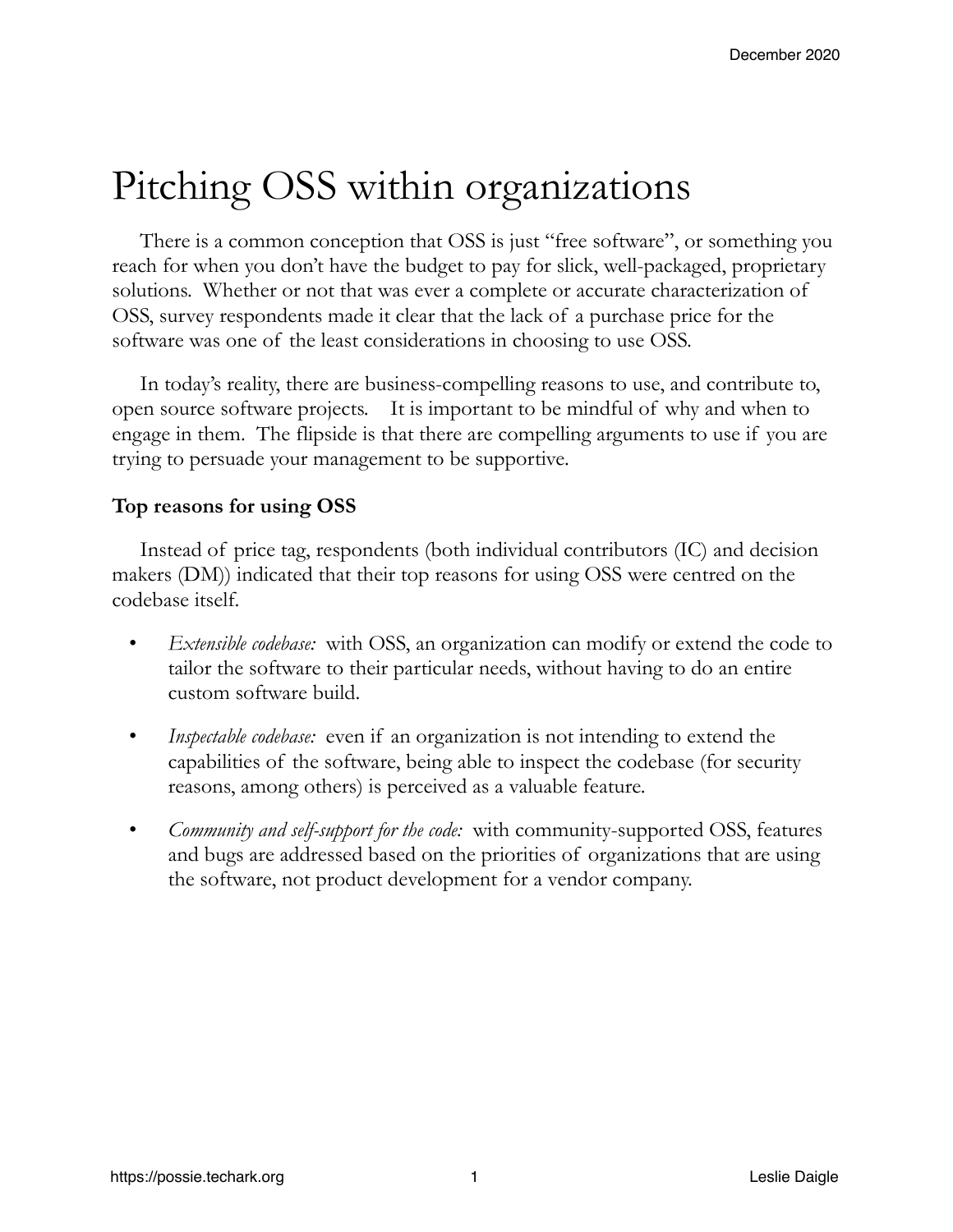

*Chart PitchingOSS-1*

#### **Contributing to OSS yields more positives**

The business of network operators is networking, not software development. Contributing to OSS projects provides a way for network operators to help shape the software they need, as described above, and keep up with industry trends. It also allows for individual contributors to engage with others that share common problems (and may have different insights), and broaden their skillsets beyond the range of opportunities the network operator organization could offer in-house.

- *Increased skillset:* the majority of respondents said that contributing to OSS projects increased their skillset and value as professionals.
- *Software shaping:* 21 of 25 who have contributed said contributing has been beneficial in getting the software needed for their jobs.
- *Gathering intelligence:* About half who have contributed said it has been beneficial for keeping an eye on developments even when not actively contributing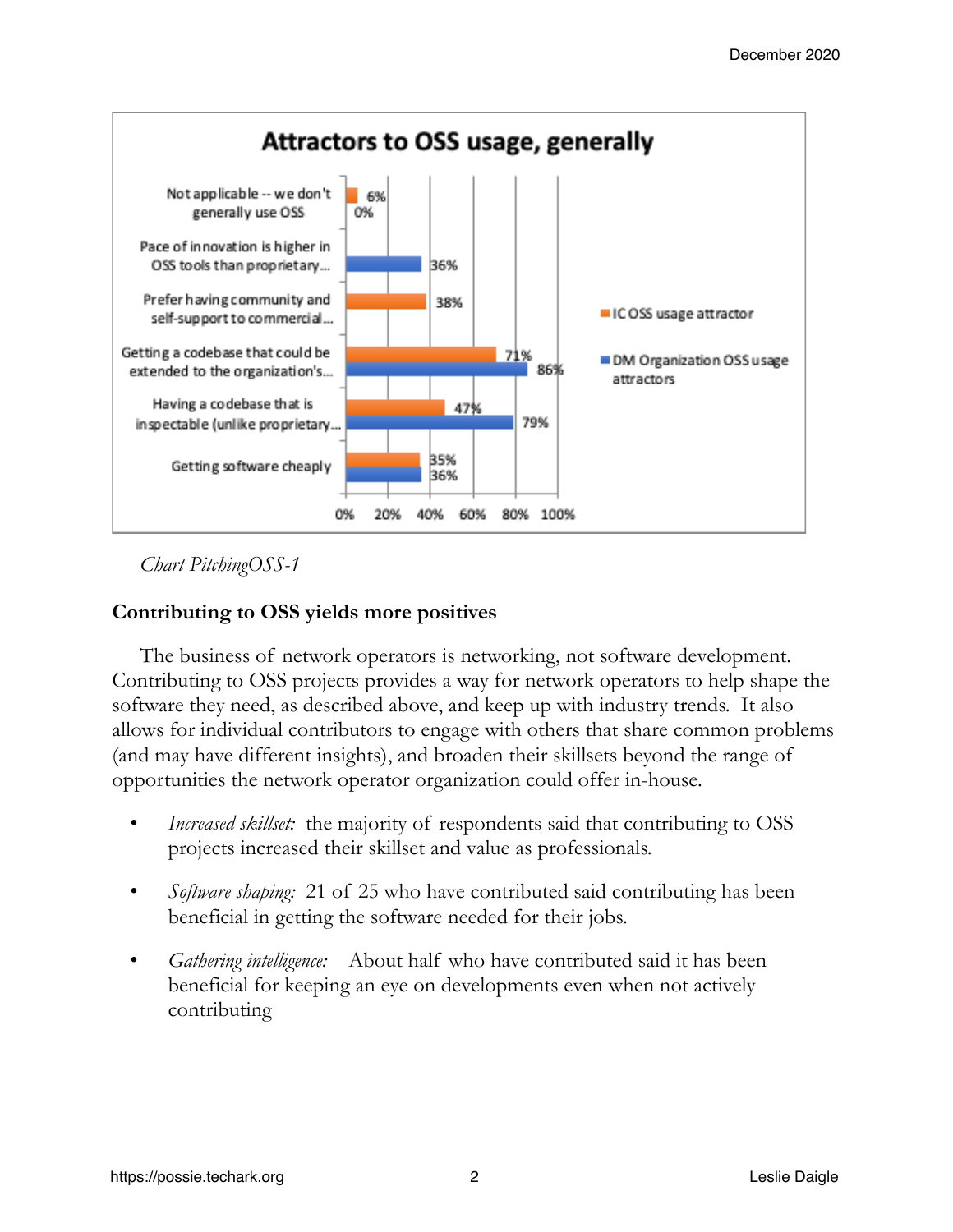

*Chart PitchingOSS-2*

*Full report available at<https://possie.techark.org>*